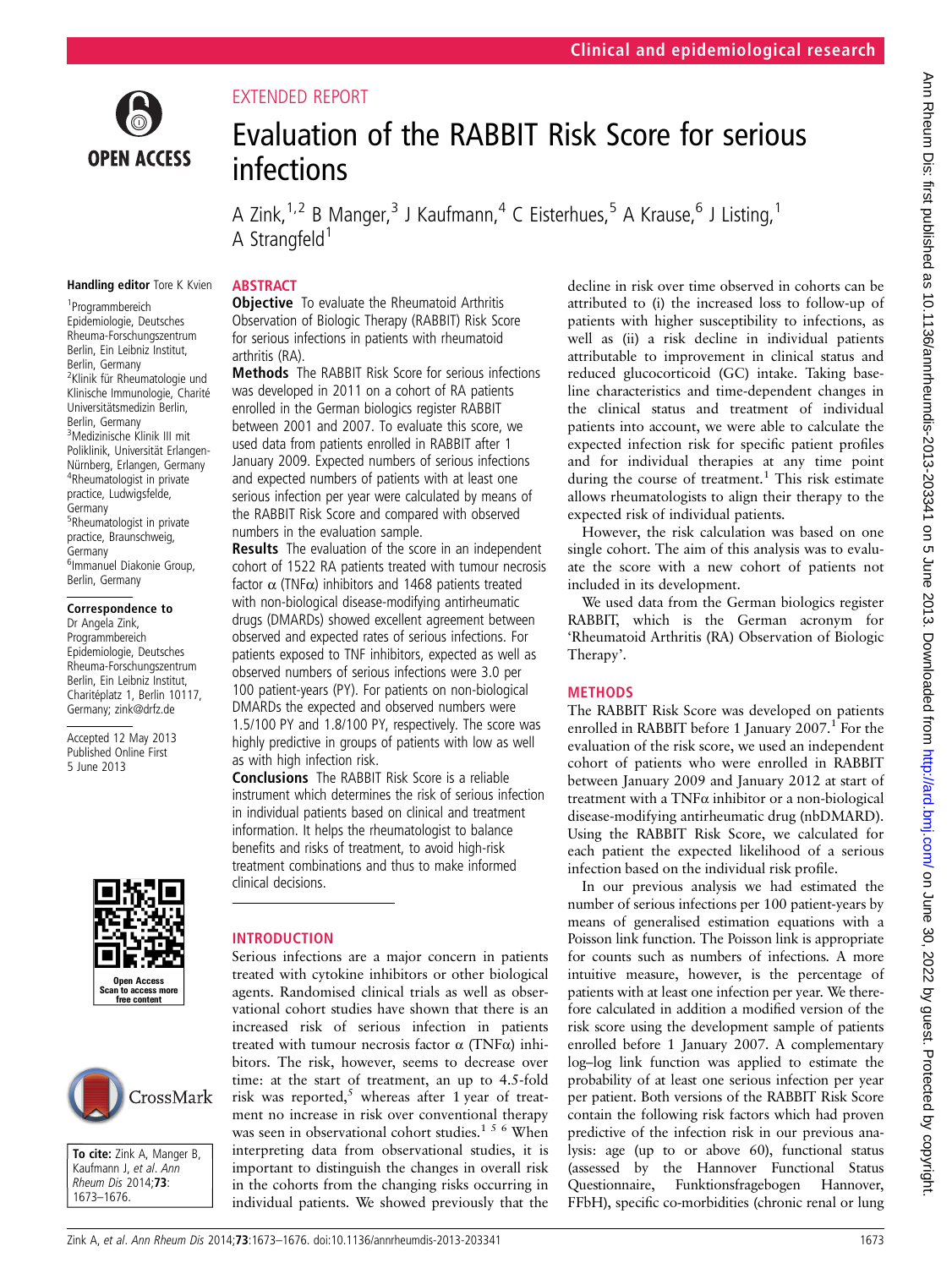| <b>Risk factors</b>                           |                            | V.1: Number of serious<br>infections per 100 PYs | V.2: Percentage of patients with<br>at least one infection per year |
|-----------------------------------------------|----------------------------|--------------------------------------------------|---------------------------------------------------------------------|
| Intercept                                     | Always add                 | $-3.996$                                         | $-4.191$                                                            |
| Age                                           | If age $>60$ add           | 0.479                                            | 0.470                                                               |
| Function (FFbH)                               | Add                        | $-0.01014*$ FFbH                                 | $-0.00865*$ FFbH                                                    |
| Alternatively: HAQ                            | Add                        | $0.362$ (HAQ-3.16)                               | $0.309$ (HAQ-3.16)                                                  |
| Chronic lung disease                          | If yes add                 | 0.522                                            | 0.484                                                               |
| Chronic renal disease                         | If yes add                 | 0.441                                            | 0.415                                                               |
| Previous serious infection                    | If yes add                 | 0.748                                            | 0.992                                                               |
| Number of treatment failures                  | If $>5$ add                | 0.443                                            | 0.397                                                               |
| Mean glucocorticoid dose                      | If $7.5-14$ mg/day add     | 0.756                                            | 0.782                                                               |
| Mean glucocorticoid dose                      | If $\geq$ 15 mg/day add    | 1.554                                            | 1.355                                                               |
| Treatment with TNF inhibitor                  | If yes (last 3 months) add | 0.593                                            | 0.589                                                               |
| Calculate the sum of the corresponding values |                            | Sum1                                             | Sum <sub>2</sub>                                                    |
| <b>Rabbit Risk Score</b>                      | Calculate                  | $100 * e^{sum1}$                                 | $100*(1-e)$                                                         |

FFbH, Hannover Functional Status Questionnaire, Funktionsfragebogen Hannover; HAQ, Health Assessment Questionnaire; PY, patient-years; RABBIT, Rheumatoid Arthritis Observation of Biologic Therapy; TNF, tumour necrosis factor.

disease), treatment with GCs (≤7.5 mg/day, 7.5–15 mg/day or above), number of previous DMARD treatment failures, previous serious infection, and current treatment with a TNFα inhibitor or an nbDMARD. The expected numbers of serious infections as well as the expected numbers of patients with at least one infection were calculated according to the two versions of the RABBIT Risk Score and then compared to the observed numbers in the cohort or within defined subgroups of patients.

Table 1 shows the risk factors included in the score, their weights and the formula for the calculation of both versions of the score. Since the German instrument FFbH for the measurement of functional capacity can be transformed into Health Assessment Questionnaire (HAQ) scores using a formula published by Lautenschlager et  $al$ ,<sup>7</sup> the RABBIT Risk Score can also be calculated with HAQ values.

To evaluate the agreement between observed and expected event rates, we applied the Hosmer–Lemshow test to subgroups of patients was well as to 10 groups established according to the expected risk (figure 1).

#### RESULTS

Data on 1522 RA patients treated with  $TNF\alpha$  inhibitors and 1468 patients treated with nbDMARDs were available. The median observation time was 1.6 years. Table 2 compares baseline characteristics of patients enrolled in the development cohort to those enrolled in the evaluation cohort. The differences in patient characteristics, co-medication and previous treatments between the original sample and the evaluation cohort indicate the changes in treatment strategies for RA in Germany. Patients enrolled in the register between 2001 and 2007 had higher disease activity in



Figure 1 Expected and observed rates of serious infections per 100 patient-years by deciles of expected rates.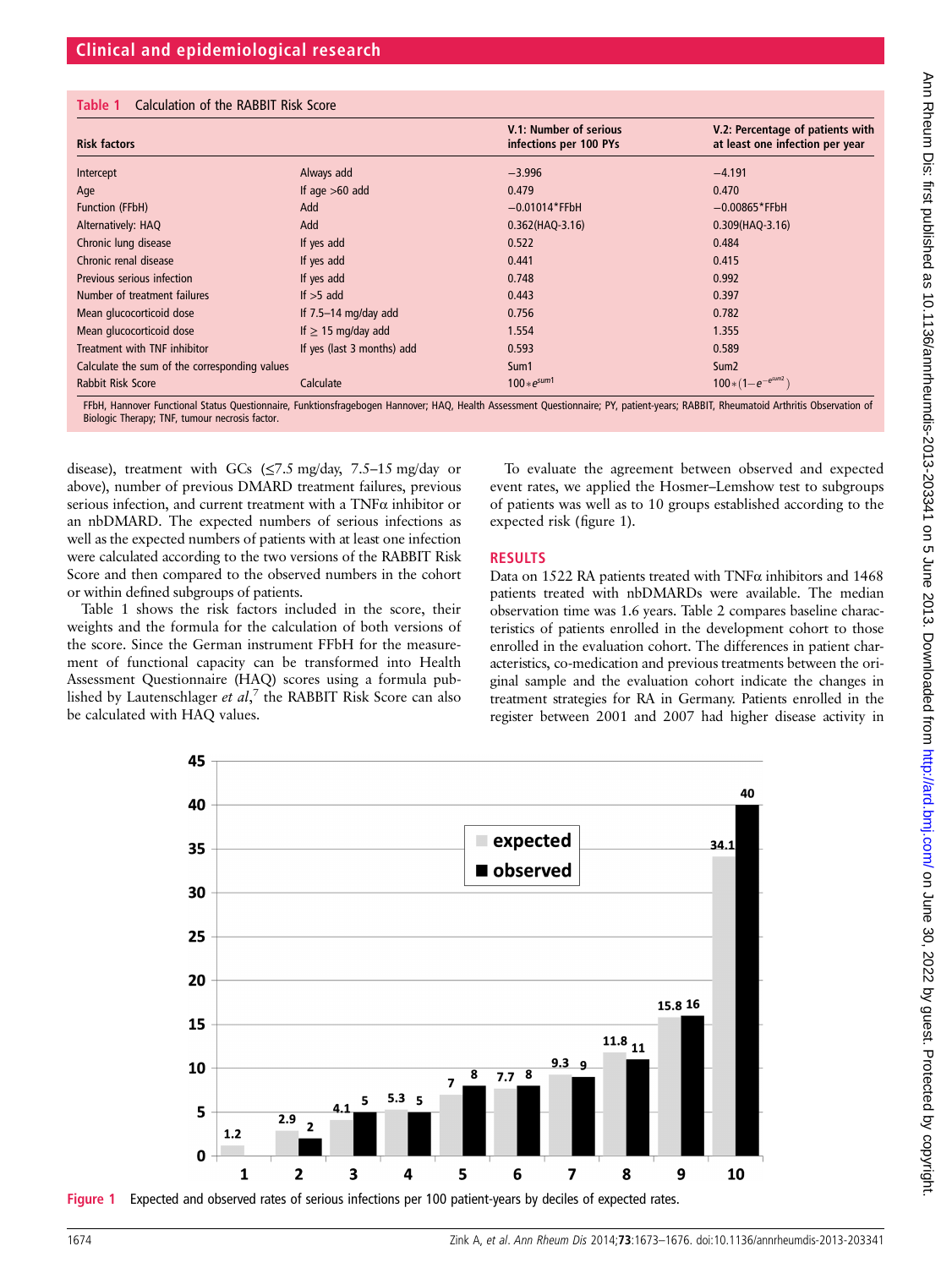### Table 2 Baseline characteristics of patients

|                                         | Original sample    |               | <b>Evaluation sample</b> |               |  |  |
|-----------------------------------------|--------------------|---------------|--------------------------|---------------|--|--|
|                                         | <b>Anti-TNF</b>    | nbDMARD       | <b>Anti-TNF</b>          | nbDMARD       |  |  |
| N                                       | 3271               | 1773          | 1522                     | 1468          |  |  |
| Female, n (%)                           | 2556 (78.1)        | 1394 (78.6)   | 1143 (75.1%)             | 1106 (75.3%)  |  |  |
| Age                                     | 53.8(12.3)         | 56.2(11.5)    | 55.8 (12.9)              | 58.2(12.5)    |  |  |
| Disease duration (years), median (IQR)  | 9(5, 16)           | 6(3, 12)      | 7(3, 14)                 | 4(2, 9)       |  |  |
| Follow-up time (years), median (IQR)    | $3.1$ $(2.1, 4.9)$ | 3.3(2.5, 5.0) | 1.5(0.6, 2.1)            | 1.6(0.9, 2.4) |  |  |
| Rheumatoid factor positive, n (%)       | 2624 (80.2)        | 1271(71.7)    | 1095 (72.8)              | 866 (59.0)    |  |  |
| DAS28                                   | 5.7(1.2)           | 5.1(1.3)      | 5.1(1.3)                 | 4.6(1.3)      |  |  |
| <b>FFbH</b>                             | 57.0(23.0)         | 66.6(21.5)    | 64.8 (22.8)              | 71.2(21.8)    |  |  |
| Smoking never, n (%)                    | 1027(47.0)         | 585 (45.6)    | 667 (44.5)               | 693 (48.0)    |  |  |
| No. of previous DMARDs                  | 3.3(1.3)           | 1.8(1.0)      | 2.5(1.1)                 | 1.6(0.9)      |  |  |
| No. of previous biologicals             | 0.23(0.6)          | 0.01(0.1)     | 0.24(0.57)               | 0.07(0.34)    |  |  |
| Glucocorticoids 7.5-14 mg/day, n (%)    | 1027(31.4)         | 386 (21.8)    | 383 (25.2)               | 171(11.6)     |  |  |
| Glucocorticoids $\geq$ 15 mg/day, n (%) | 491 (15.0)         | 147(8.3)      | 117(7.7)                 | 50(3.4)       |  |  |
| Chronic lung disease, n (%)             | 246(7.5)           | 112(6.3)      | 111(7.3)                 | 88(6.0)       |  |  |
| Chronic renal disease, n (%)            | 139(4.3)           | 31(1.8)       | 57(3.8)                  | 27(1.8)       |  |  |

Values are means and SDs if not otherwise specified.

; nbDMARD, non-biological disease-modifying antirheumatic drug; TNF, tumour necrosis factor.

both the anti-TNF and the nbDMARD cohorts, they had lower functional capacity, more previous DMARD failures, were more often rheumatoid factor positive and were more often treated with GCs  $\geq$ 7.5 mg/day than patients enrolled between 2009 and 2012. However, there was no difference in the prevalence of co-morbid chronic lung or renal disease.

We applied the original RABBIT Risk Score based on the number of infections per 100 patient-years to the evaluation cohort (table 3, columns 4–7). According to the score, 69.6 infections were expected under TNF inhibitors. With 69 infections observed in the evaluation cohort (corresponding to a rate of 3.0 per 100 patient-years) the agreement with the estimate was high. This was also the case in subgroups of patients with specific risk factors where we found a high concordance between expected and observed rates  $(p=0.32$  for disagreement). When we applied the second version of the score which gives the percentage of patients affected by at least one infection per year, thus including the first infection per patient only, we

again found high agreement between numbers of observed and expected cases ( $p=0.24$  for disagreement). In the patient groups with higher risks, the observed numbers of infections were insignificantly higher than expected.

The comparison of expected and observed event rates in deciles of risk scores using the Hosmer–Lemshow test resulted in a high agreement as shown in figure 1. The p values for difference between observed and expected were 0.85 for all patients, 0.29 for patients exposed to TNF inhibitors and 0.49 for those exposed to nbDMARDs.

We developed an online risk score calculator which can be accessed via the RABBIT website [\(http://www.biologika-register.](http://www.biologika-register.de/risk) [de/risk](http://www.biologika-register.de/risk) score). The following example shows how the score can be used in daily practice to balance risks from different treatments: if we consider a patient aged 65 with RA and chronic obstructive pulmonary disease, this patient's estimated risk under methotrexate and 7.5 mg/day GCs is 4.7%. If the GC dose is increased to 15 mg/day, the risk increases to 8.2%.

|                                                                   | $\mathsf{n}$ | PY   | V.1: Number of serious infections per<br>100 PY (CI) |                |                             | V.2: Number and percentage of patients affected<br>by at least one serious infection per year (CI) |        |                |                         |                   |
|-------------------------------------------------------------------|--------------|------|------------------------------------------------------|----------------|-----------------------------|----------------------------------------------------------------------------------------------------|--------|----------------|-------------------------|-------------------|
|                                                                   |              |      | Exp. n                                               | Obs. n         | Exp. rate/<br><b>100 PY</b> | Obs. rate/100 PY                                                                                   | Exp. n | Obs. n         | Exp. per<br>year $(\%)$ | Obs. per year (%) |
| TNF $\alpha$ inhibitor, no risk factor                            | 764          | 1059 | 16.8                                                 | 16             | 1.6                         | $1.5(0.9-2.5)$                                                                                     | 15.3   | 16             | 1.4                     | $1.5(0.9-2.5)$    |
| nbDMARD, no risk factor                                           | 632          | 816  | 7.0                                                  | 6              | 0.9                         | $0.7(0.3-1.6)$                                                                                     | 6.4    | 6              | 0.8                     | $0.7(0.3-1.6)$    |
| TNF $\alpha$ inhibitor, $\geq 1$ risk factor <sup>*</sup> , no GC | 635          | 871  | 28.9                                                 | 37             | 3.3                         | $4.3(3.0-5.9)$                                                                                     | 25.4   | 33             | 2.9                     | $3.8(2.6-5.3)$    |
| $nbDMARD$ , $\geq 1$ risk factor*, no GC                          | 674          | 939  | 15.5                                                 | 19             | 1.7                         | $2.0(1.2 - 3.2)$                                                                                   | 14.0   | 19             | 1.5                     | $2.0(1.2 - 3.2)$  |
| TNF $\alpha$ inhibitor + GC, no other risk factor                 | 225          | 196  | 8.6                                                  | 5              | 4.4                         | $2.6(0.8-6.0)$                                                                                     | 7.4    | $\overline{4}$ | 3.8                     | $2.0(0.6-5.2)$    |
| $nbDMARD + GC$ , no other risk factor                             | 128          | 86   | 1.9                                                  | $\overline{2}$ | 2.2                         | $2.3(0.3-8.4)$                                                                                     | 1.7    | $\overline{2}$ | 2.0                     | $2.3(0.3-8.4)$    |
| TNF $\alpha$ inhibitor, $\geq 1$ risk factor <sup>*</sup> + GC    | 206          | 160  | 15.3                                                 | 11             | 9.6                         | $6.9(3.4-12.3)$                                                                                    | 12.8   | 11             | 8.0                     | $6.9(3.4-12.3)$   |
| $nbDMARD, \ge 1$ risk factor <sup>*</sup> + GC                    | 141          | 96   | 5.1                                                  | 8              | 5.3                         | $8.3(3.6-16.4)$                                                                                    | 4.4    | 8              | 4.6                     | $8.3(3.6-16.4)$   |
| TNF $\alpha$ inhibitor total                                      | 1830         | 2286 | 69.6                                                 | 69             | 3.0                         | $3.0(2.3-3.8)$                                                                                     | 60.9   | 64             | 2.7                     | $2.8(2.2-3.7)$    |
| nbDMARD total                                                     | 1575         | 1937 | 29.6                                                 | 35             | 1.5                         | $1.8(1.2-2.5)$                                                                                     | 26.6   | 35             | 1.4                     | $1.8(1.2-2.5)$    |

Table 3 Expected and observed numbers and rates of serious infections for V.1 (per 100 patient-years) and V.2 (% of patients with at least one serious infection during 12 months)

Bold: The confidence intervals of the observed rates overlap with the expected rates. There is no other test for insignificant difference necessary or sensible.

\*At least one of: chronic lung disease, chronic renal disease, age above 60 years, previous serious infection, high number of DMARD failures. GC: treatment with glucocorticoids ≥7.5 mg/day prednisolone equivalent.

exp, expected; obs, observed; nbDMARD, non-biological disease-modifying antirheumatic drug; PY, patient-years; TNF, tumour necrosis factor.